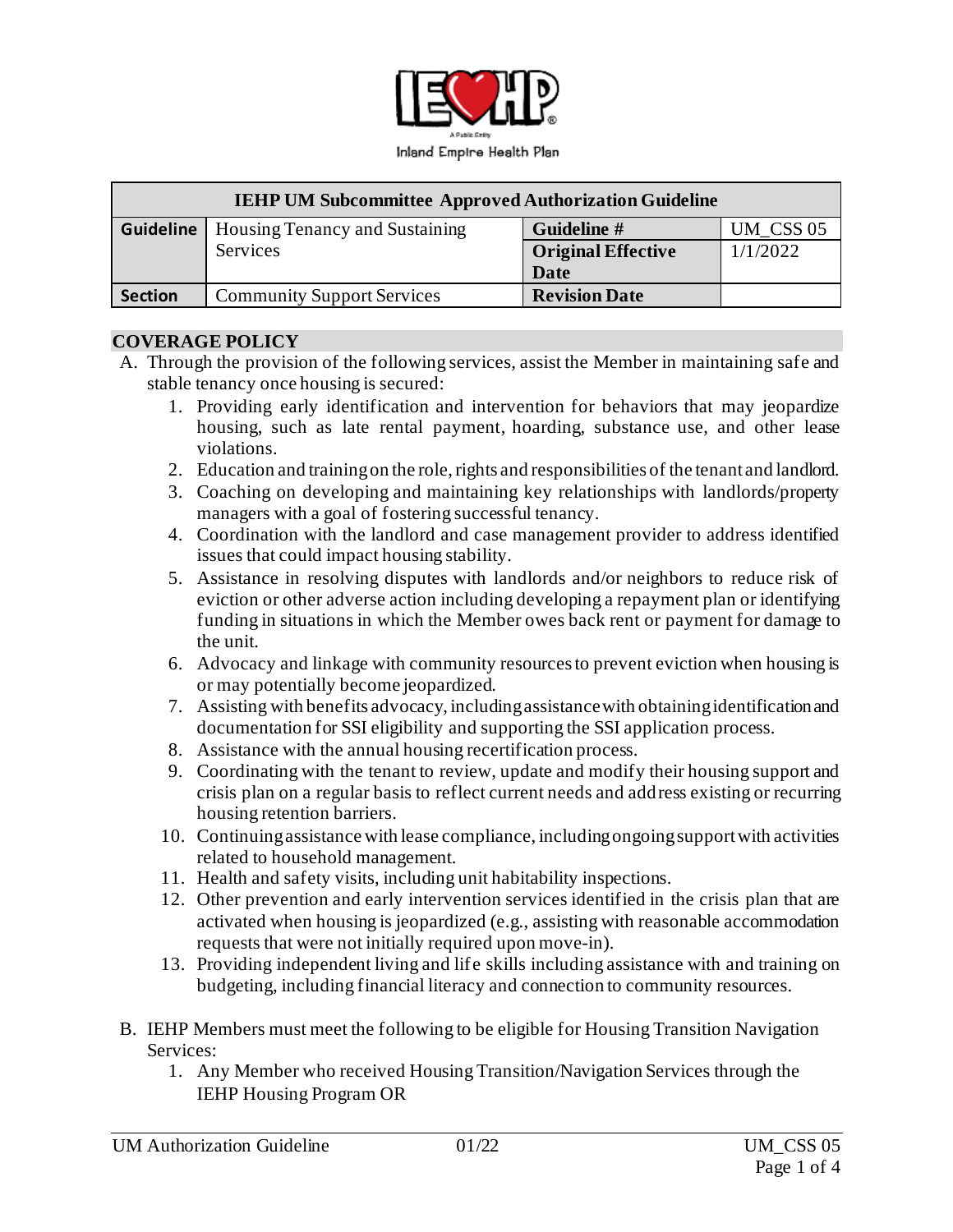- 2. Members who are prioritized for a permanent supportive housing unit or rental subsidy resource through the local homeless Coordinated Entry System or similar system designed to use information to identify highly vulnerable individuals with disabilities and/or one or more serious chronic conditions and/or serious mental illness, institutionalization or requiring residential services as a result of a substance use disorder and/or is exiting incarceration OR
- 3. Members who meet the Housing and Urban Development (HUD) definition of homeless as defined in Section 91.5 of Title 24 of the Code of Federal Regulations (including those exiting institutions but not including any limits on the number of days in the institution) and who are receiving enhanced care management, or who have one or more serious chronic conditions and/or serious mental illness and/or is at risk of institutionalization or requiring residential services as a result of a substance use disorder. Note: For purposes of this service, qualifying institutions include hospitals, correctional facilities, mental health residential treatment facilities, substance use disorder residential treatment facilities, recovery residences, Institution for Mental Disease and State Hospitals OR
- 4. Individuals who meet the HUD definition of at risk of homelessness as defined in Section 91.5 of Title 24 of the Code of Federal Regulations.
- 5. Active IEHP Membership, excluding those Members for which IEHP is not at risk for entire medical and care management benefits (e.g., Kaiser Members). These services will be provided by Kaiser for Kaiser Members.

## **COVERAGE LIMITATIONS AND EXCLUSIONS**

- A. Services provided should be based on individualized assessment of needs and documented in the IEHP medical information management system (MHK). Members may require and access only a subset of the services listed above.
- B. Services do not include the provision of room and board or payment of ongoing rental costs beyond the first and last month's coverage as noted above.
- C. Services are only available for a single duration in the Member's lifetime. Housing Tenancy and Sustaining Services can only be approved one additional time with documentation as to what conditions have changed to demonstrate why providing Housing Tenancy and Sustaining Services would be more successful on the second attempt.
- D. These services must be identified as reasonable and necessary in the Member's individualized housing support plan and are available only when the Member is unable to successfully maintain longer-term housing without such assistance.
- E. Many Members will have also received Housing Transition/Navigation services (at a minimum, the associated tenant screening, housing assessment and individualized housing support plan) in conjunction with this service but it is not a requirement.
- F. Unit habitability inspection does not include housing quality inspections.

# **ADDITIONAL INFORMATION**

Members who meet the eligibility requirements for Housing and Tenancy Support Services should also be assessed for enhanced care management and may have received Housing Transition/Navigation Services (if provided in their county). When enrolled in enhanced care management, community support services should be managed in coordination with enhanced care management Providers. When Members receive more than one of these services, the managed care plan should ensure it is coordinated by an enhanced care management Provider whenever possible to minimize the number of care/case management transitions experienced by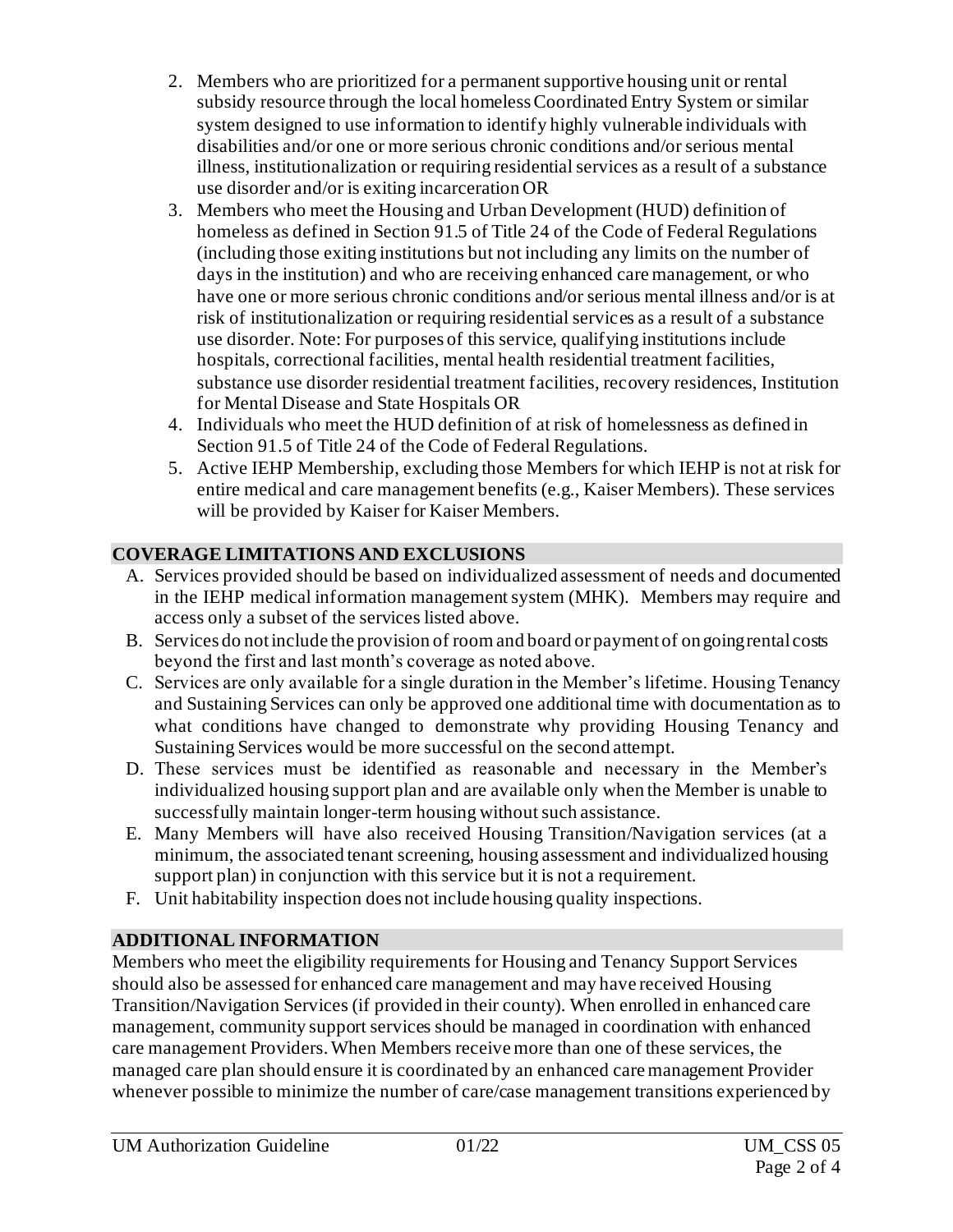Members and to improve overall care coordination and management.

## **CLINICAL/REGULATORY RESOURCE**

CalAIM is an initiative by the Department of Health Care Services (DHCS) to improve the quality of life and health outcomes of Medi-Cal beneficiaries. A key feature of CalAIM is the introduction of a menu of In Lieu of Services (ILOS), medically appropriate and cost-effective alternatives to services covered under the State Plan. Federal regulation allows states to permit Medicaid managed care organizations to offer ILS as an option to Members (Code of Federal Regulations).

## **DEFINITION OF TERMS**

Homelessness (Code of Federal Regulations):

- 1. An individual or family who:
	- a. Has an annual income below 30 percent of median family income for the area, as determined by HUD
	- b. Does not have sufficient resources or support networks, e.g., family, friends, faithbased or other social networks, immediately available to prevent them from moving to an emergency shelter or a supervised publicly or privately operated shelter designed to provide temporary living accommodations and meets one of the following conditions:
		- i. Has moved because of economic reasons two or more times during the sixty days immediately preceding the application for homelessness prevention assistance
		- ii. Is living in the home of another because of economic hardship
		- iii. Has been notified in writing that their right to occupy their current housing or living situation will be terminated within twenty-one days after the date of application for assistance
	- c. Lives in a hotel or motel and the cost of the hotel or motel is not paid by charitable organizations or by federal, State or local government programs for low-income individuals
	- d. Lives in a single-room occupancy or efficiency apartment unit in which there reside more than two persons or lives in a larger housing unit in which there reside more than 1.5 people per room, as defined by the US Census Bureau
	- e. Is exiting a publicly-funded institution or system of care such as a health care facility, mental health facility, foster care or other youth facility or correction program or institution
	- f. Otherwise lives in housing that has characteristics associated with instability and an increased risk of homelessness as identified in the recipient's approved consolidated plan.
- 2. A child or youth who does not qualify as homeless under this section but qualifies as homeless under section 387(3) of the Runaway and Homeless Youth Act (42 United State Code 5732a (3)), section 637(11) of the Head Start Act (42 U.S. Code 9832(11)), section 41403(6) of the Violence Against Women Act of 1994 (42 U.S. Code 14043e-2(6)), section 330 (h)(5)(A) of the Public Health Service Act (42 U.S. Code 254b(h)(5)(A)), section 3(m) of the Food and Nutrition Act of 2008 (7 U.S. Code 2012 (m)), or section 17(b)(15) of the Child Nutrition Act of 1966 (42 U.S. Code 1786(b)(15)) or
- 3. A child or youth who does not qualify as homeless under this section but qualifies as homeless under section 725(2) of the McKinney-Vento Homeless Assistance Act (42 U.S.